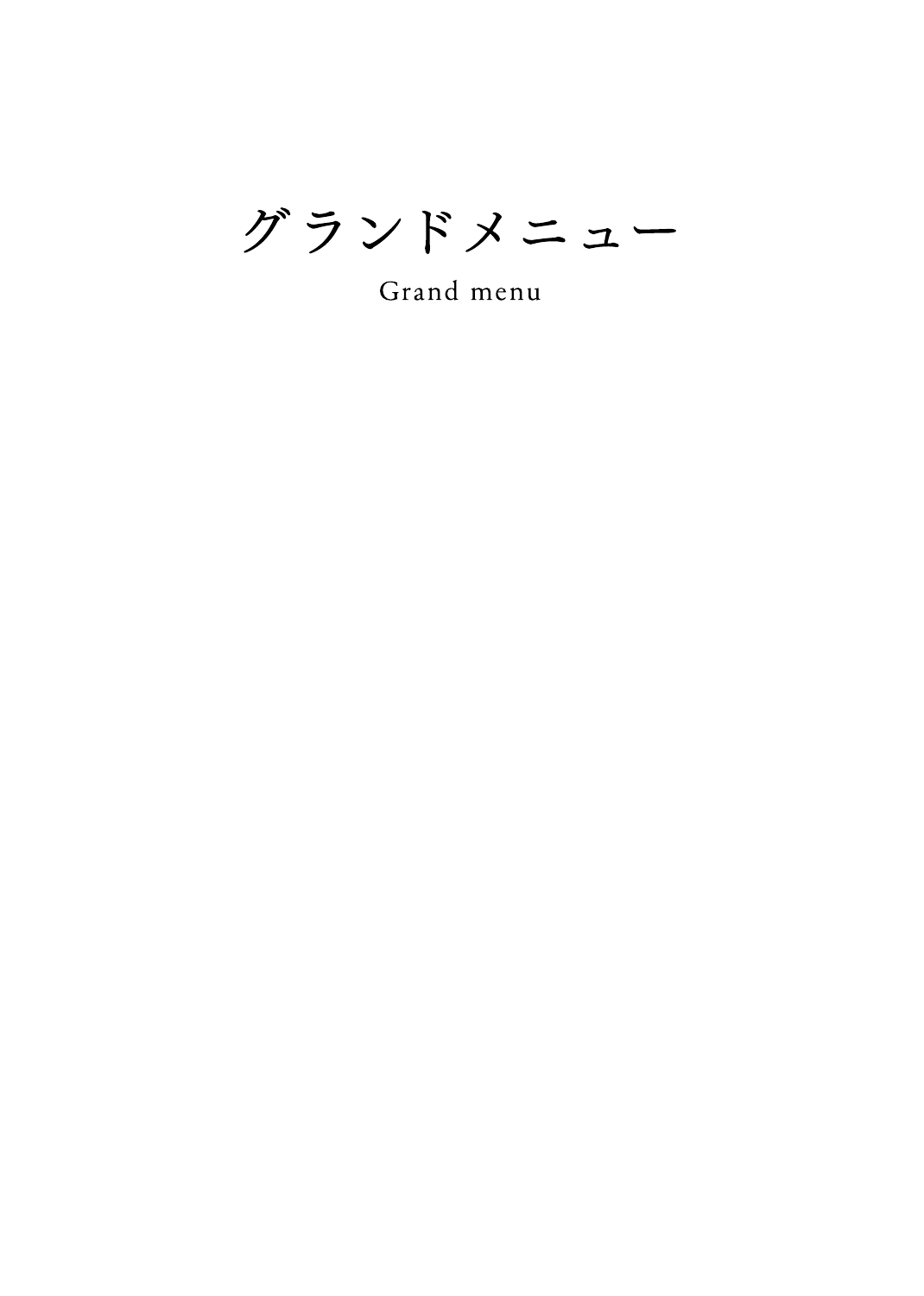| 前 | 菜                                                                          | 冷盆類   | Appetizer                 |                        |
|---|----------------------------------------------------------------------------|-------|---------------------------|------------------------|
|   |                                                                            |       | 特小盆(1~2名)<br>Smaller Dish | 小盆(3~4名)<br>Small Dish |
|   | 桃花林冷菜盛り合わせ<br>"Toh-Ka-Lin" Special Cold Appetizer                          | 桃花林拼盆 | $*4,900$                  | $\frac{1}{2}$ 7,000    |
|   | あわびの薄切り冷菜<br><b>Sliced Cold Abalone</b>                                    | 冷鮑魚   | 6,600                     | 9,300                  |
|   | 三種冷菜盛り合わせ<br>Cold Appetizer (3 kinds)                                      | 三色拼盆  | 4,500                     | 6,300                  |
|   | むし鶏の冷やし肉<br><b>Steamed Chicken (Cold)</b>                                  | 白切油鶏  | 2,400                     | 3,400                  |
|   | むし鶏の細切り特製胡麻ソース<br>Shredded Chicken Served with Sesame Sauce                | 棒棒童鶏  | 2,500                     | 3,500                  |
|   | チャーシュー<br>Chinese Roast Pork "Cha Siu"                                     | 明爐叉焼  | 2,800                     | 3,900                  |
|   | くらげの冷菜<br>Cold Jelly Fish                                                  | 涼拌海蜇  | 4,100                     | 5,800                  |
|   | 冷豚肉薄切りにんにくソース<br>Cold Pork Slices Served with Garlic Sauce                 | 白片香肉  | 2,600                     | 3,700                  |
|   | 広東風 豚肉の釜焼き<br><b>Baked Pork, Cantonese Style</b>                           | 明爐焼肉  | 3,200                     | 4,500                  |
|   | 白菜の唐辛子甘酢漬け<br><b>Picked Chinese Cabbage</b>                                | 鮮辣白菜  | 1,800                     | 2,500                  |
|   | 鴨の香り焼き梅肉ソース添え<br><b>Roast Duck with Plum Sauce</b>                         | 酸梅脆皮鴨 | 3,800                     | 5,400                  |
|   | 広東風 鯛の刺身<br>Sea Bream "Sashimi", Cantonese Style                           | 鳳城鮮魚滑 | 4,600                     | 6,500                  |
|   | 海の幸のサラダ<br>Seafood Salad, Chinese Style                                    | 海鮮時沙津 | 3,500                     | 5,000                  |
|   | 特製盛り合わせ冷菜(銘々盛り)<br>Specially-assorted Cold Appetizer (Served individually) | 每位拼盆  | 1人前<br>(per person)       | $1,500 \sim$           |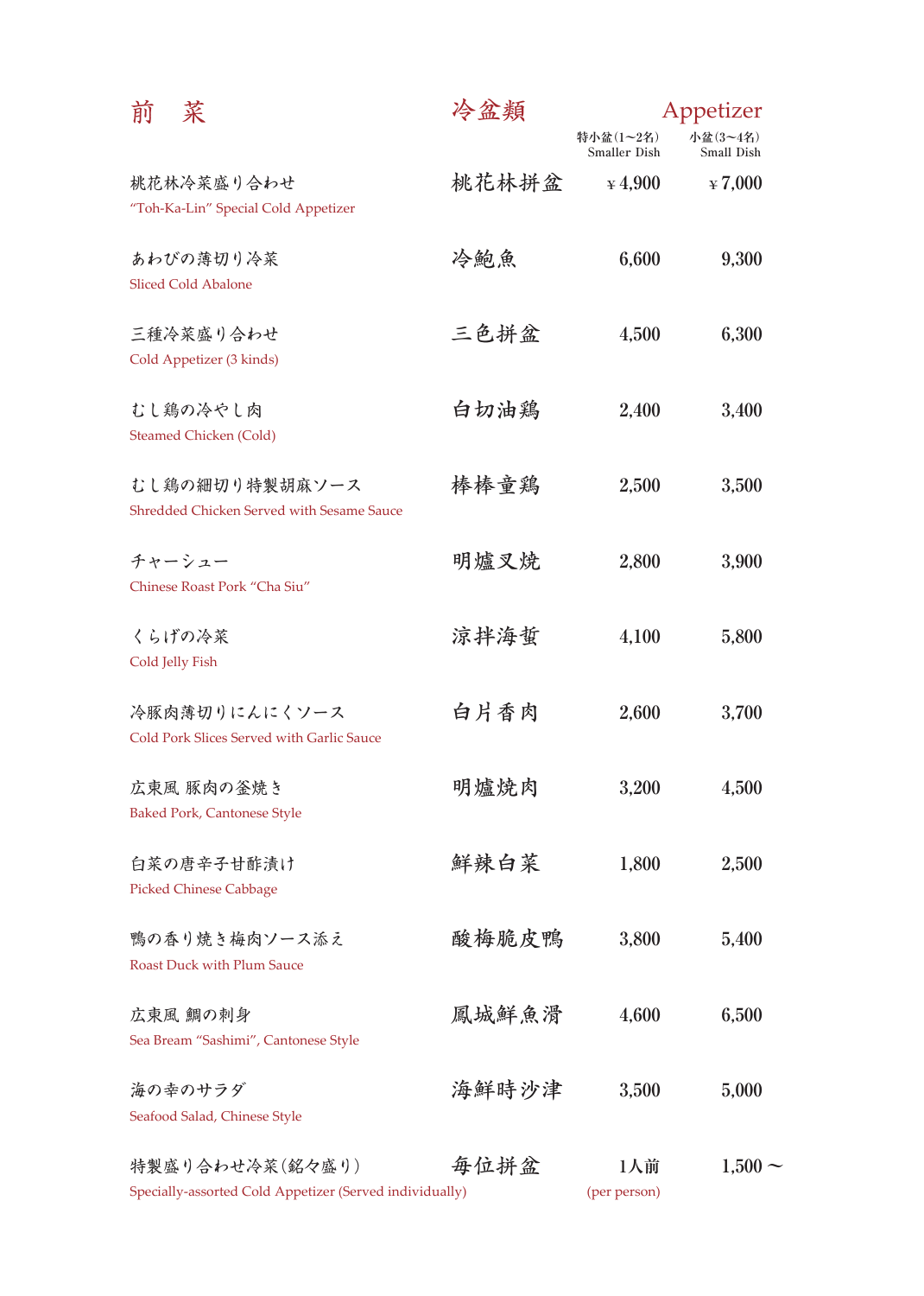| 燕の巣                                                                                | 燕窩類   | Bird's Nest               |
|------------------------------------------------------------------------------------|-------|---------------------------|
|                                                                                    |       | 1人前 / per person          |
| 卵の白身入り燕の巣スープ<br>Bird's Nest and Egg White Soup                                     | 鶏茸燴燕窩 | $*3,700$                  |
| かに肉入り燕の巣スープ<br><b>Bird's Nest and Crabmeat Soup</b>                                | 蟹肉燕窩湯 | 3,900                     |
|                                                                                    |       |                           |
| ふかひれ                                                                               | 魚翅類   | <b>Shark Fin</b>          |
|                                                                                    |       | 1枚 / 1 piece              |
| ふかひれの姿煮込み もやし添え<br>Braised Whole Shark Fin Topped with Beansprout                  | 银芽大排翅 | $\frac{1}{2} 8,400$       |
| ふかひれの姿煮込み                                                                          | 紅焼大排翅 | 7,900                     |
| <b>Braised Whole Shark Fin</b>                                                     |       |                           |
| ふかひれの姿煮込み(大)                                                                       | 特大排翅  | 15,000                    |
| Braised Whole Shark Fin (Large)                                                    |       |                           |
|                                                                                    |       |                           |
|                                                                                    |       | $1\lambda$ 前 / per person |
| 衣笠茸とふかひれの姿入り蒸しスープ   竹 笙 燉 排 翅<br>Soup with Steamed Whole Shark Fin and Bamboo Pith |       | $*8,900$                  |
| かにの卵入りふかひれのスープ                                                                     | 蟹黄魚翅  | 2,500                     |
| Shark Fin and Crab Roe Soup                                                        |       |                           |
| あわびと鶏の細切りふかひれのスープ                                                                  | 鮑鶏絲魚翅 | 2,300                     |
| Shark Fin, Shredded Abalone and Chicken Soup                                       |       |                           |
| かに肉入りふかひれのスープ                                                                      | 蟹肉魚翅  | 2,300                     |
| <b>Shark Fin and Crabmeat Soup</b>                                                 |       |                           |
| 五目入りふかひれのスープ                                                                       | 八珍紅焼翅 | 2,300                     |
| Shark Fin and Chop Suey Soup                                                       |       |                           |
| 醤油味のふかひれのスープ                                                                       | 紅焼魚翅  | 2,500                     |
| Shark Fin Served in Soy Sauce Based Soup                                           |       |                           |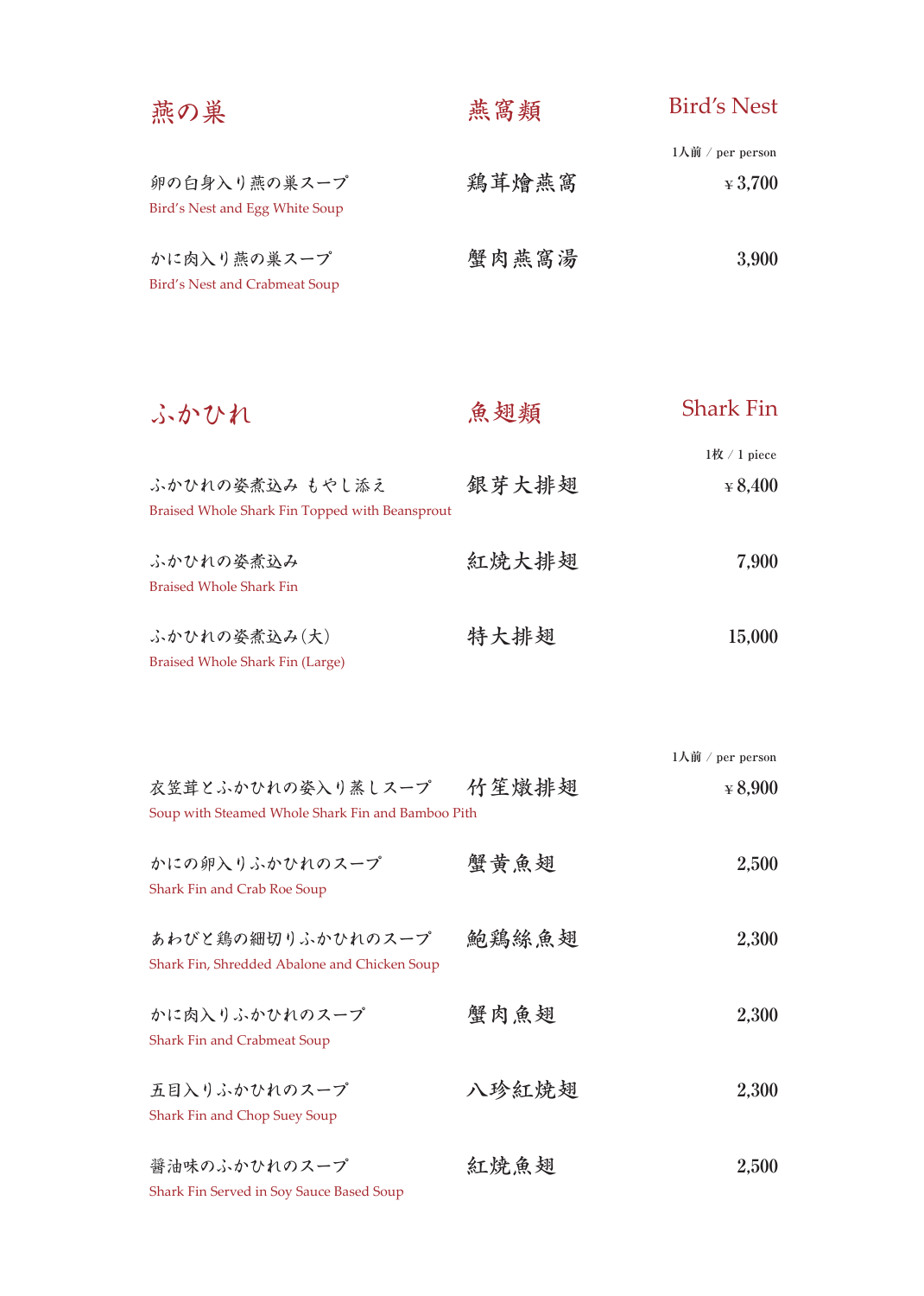## あわび・なまこ **鮑魚類**・**海参類** Abalone andSeaCucumber **特小盆(1~2名) 小盆(3~4名)**

|                                                             |       | 1979 LUL VIII 471 /<br>Smaller Dish | ションコエル ハンター・エンコーノー<br>Small Dish |
|-------------------------------------------------------------|-------|-------------------------------------|----------------------------------|
| あわびのクリーム煮込み<br>Braised Abalone with Cream Sauce             | 奶油鮑甫  | $\frac{1}{2}6,600$                  | $*9,300$                         |
| あわびときのこの煮込み<br>Braised Abalone and Seasonal Mushroom        | 鮮菌菇鮑魚 | 5,300                               | 7,500                            |
| あわびのオイスターソース煮込み<br><b>Braised Abalone with Oyster Sauce</b> | 蠔油鮑甫  | 6,600                               | 9,300                            |
| あわびとブロッコリーの煮込み<br>Braised Abalone and Broccoli              | 蘭花鮑魚  | 5,300                               | 7,500                            |
| なまこの醤油煮込み<br><b>Braised Sea Cucumber with Soy Sauce</b>     | 紅焼海参  | 4,600                               | 6,500                            |
| あわびとなまこの煮込み<br>Braised Abalone and Sea Cucumber             | 海参鮑魚  | 7,900                               | 11,200                           |
|                                                             |       |                                     |                                  |

| かに                                                                | 蟹類    |                     | Crab                |
|-------------------------------------------------------------------|-------|---------------------|---------------------|
| かにの手の揚げもの<br>Deep-fried Stuffed Crab Claw                         | 百花蟹手  | 1個<br>1 piece       | $\frac{1}{2}$ 1.700 |
| かにたま<br>Egg Fu-Young (Chinese Crabmeat Omelet)                    | 芙蓉蟹蛋  | $\frac{1}{2}$ 2.700 | 3,800               |
| かにの腿の葱、生姜蒸し<br>Steamed Crabmeat with Ginger and Green Onion Sauce | 姜葱蒸蟹腿 | 4,200               | 5,900               |
| かにの腿の中国黒豆味噌炒め<br>Sautéed Crabmeat with Black Bean Paste           | 豆豉蟹腿  | 4,200               | 5,900               |

蝦夷鮑

 **鮑仔**

## Abalone

Steamed Abalone 蝦夷鮑の蒸し物 **1個 100g ¥ 3,500 ~**

1 piece

with Ginger and Green Onion Sauce, Garlic Sauce or Black Bean Paste 葱と生姜風味蒸し 姜葱蒸鮑仔 / にんにく蒸し 蒜蓉蒸鮑仔 / 中国黒豆蒸し 豉汁蒸鮑仔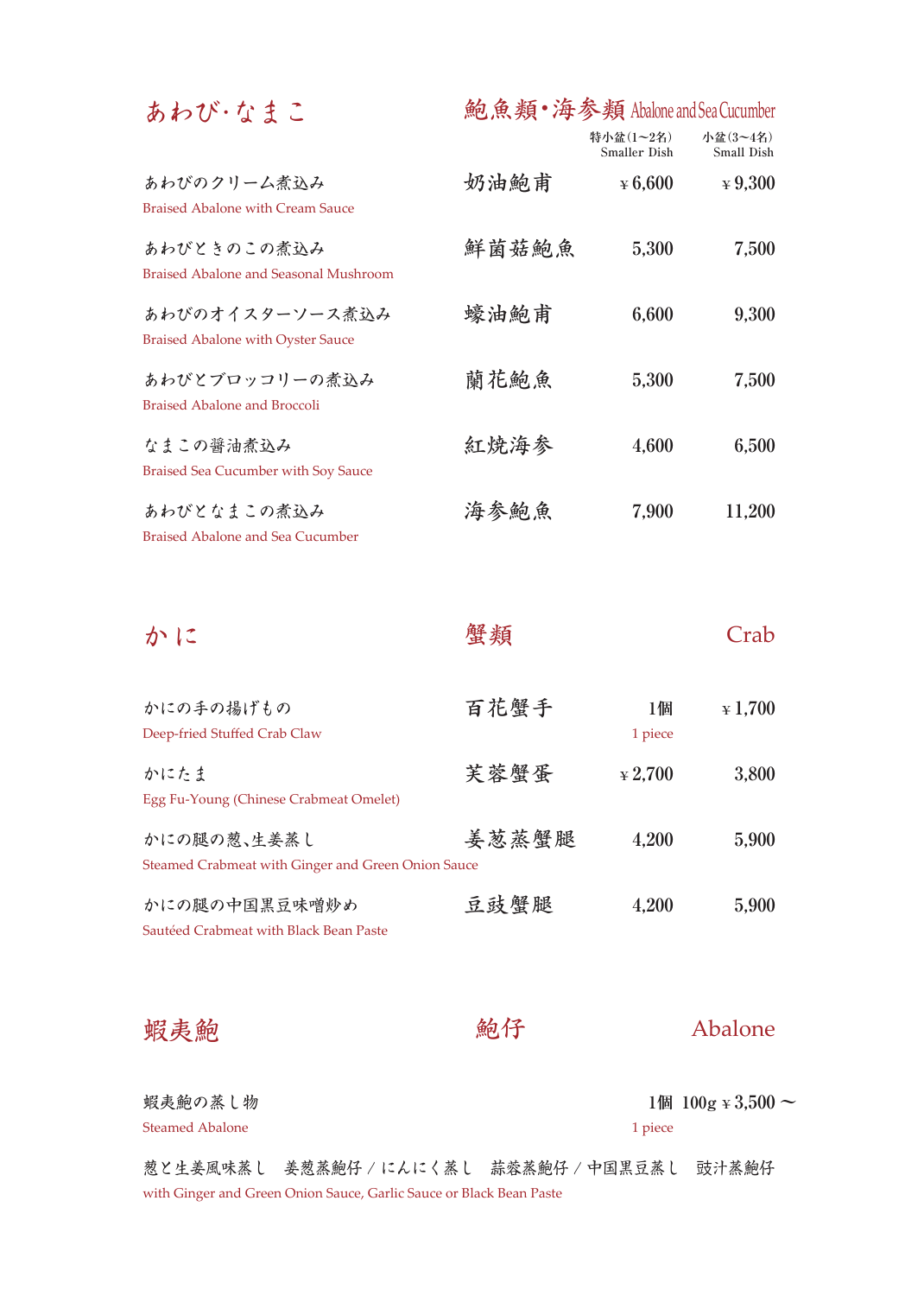| 海老、伊勢海老                                                                                                               | 蝦類    |                           | Japanese Spiny Lobster, Prawn, Shrimp |
|-----------------------------------------------------------------------------------------------------------------------|-------|---------------------------|---------------------------------------|
|                                                                                                                       |       | 特小盆(1~2名)<br>Smaller Dish | 小盆(3~4名)<br>Small Dish                |
| 大海老の炒め<br>Sautéed Prawn                                                                                               | 炒蝦球   | $*4,900$                  | $*6,900$                              |
| 海老の炒め<br>Sautéed Shrimp                                                                                               | 炒蝦仁   | 3,300                     | 4,700                                 |
| (葱と生姜風味、中国黒豆ソース、マヨネーズソース、XO醤)<br>(with Ginger and Green Onion Sauce, Black Bean Paste, Mayonnaise Sauce, or XO Sauce) |       |                           |                                       |
| 海老とグリーンピース炒め<br>Sautéed Shrimp and Green Peas                                                                         | 青豆蝦仁  | 3,300                     | 4,700                                 |
| 海老の衣揚げ甘酢添え<br>Fried Shrimp Served with Sweet Vinegar                                                                  | 酥炸蝦仁  | 3,300                     | 4,700                                 |
| 大海老のチリソース煮<br><b>Braised Prawn with Chili Sauce</b>                                                                   | 乾焼蝦球  | 4,900                     | 6,900                                 |
| 海老のチリソース煮<br><b>Braised Shrimp with Chili Sauce</b>                                                                   | 乾焼蝦仁  | 3,300                     | 4,700                                 |
| 大海老の切り身甘酢かけ<br><b>Sweet and Sour Prawn</b>                                                                            | 糖醋蝦球  | 4,900                     | 6,900                                 |
| 大海老の水晶煮<br><b>Braised Prawn</b>                                                                                       | 水晶蝦球  | 4,900                     | 6,900                                 |
| 活巻き海老の紹興酒風味 石焼き蒸し<br>Roasted Dranken Fresh Prawn with Shao Xing Chiew in Earthen Pot                                  | 火焰焗中蝦 | $4-5$ pieces              | $4 \sim 5$ 匹 100g 2,900 $\sim$        |
| 活巻き海老の湯引き<br>Boiled Fresh Prawn Served with Special Soy Sauce                                                         | 白灼中蝦  |                           |                                       |
| 活巻き海老の唐揚げ 山椒風味<br>Fried Fresh Prawn with Chinese Pepper                                                               | 椒塩中蝦  |                           |                                       |
| 活伊勢海老のにんにく蒸し<br>Steamed Fresh Japanese Spiny Lobster with Garlic Sauce                                                | 蒜蓉蒸龍蝦 |                           | $100g \t3.000 \sim$                   |
| 活伊勢海老の広東風炒め<br>Sautéed Fresh Japanese Spiny Lobster, Cantonese Style                                                  | 上汤炒龍蝦 |                           |                                       |
| 活伊勢海老と春雨の土鍋煮込み                                                                                                        | 粉絲龍蝦  |                           |                                       |

Braised Fresh Japanese Spiny Lobster with Bean-starch Vermicelli in Earthen Pot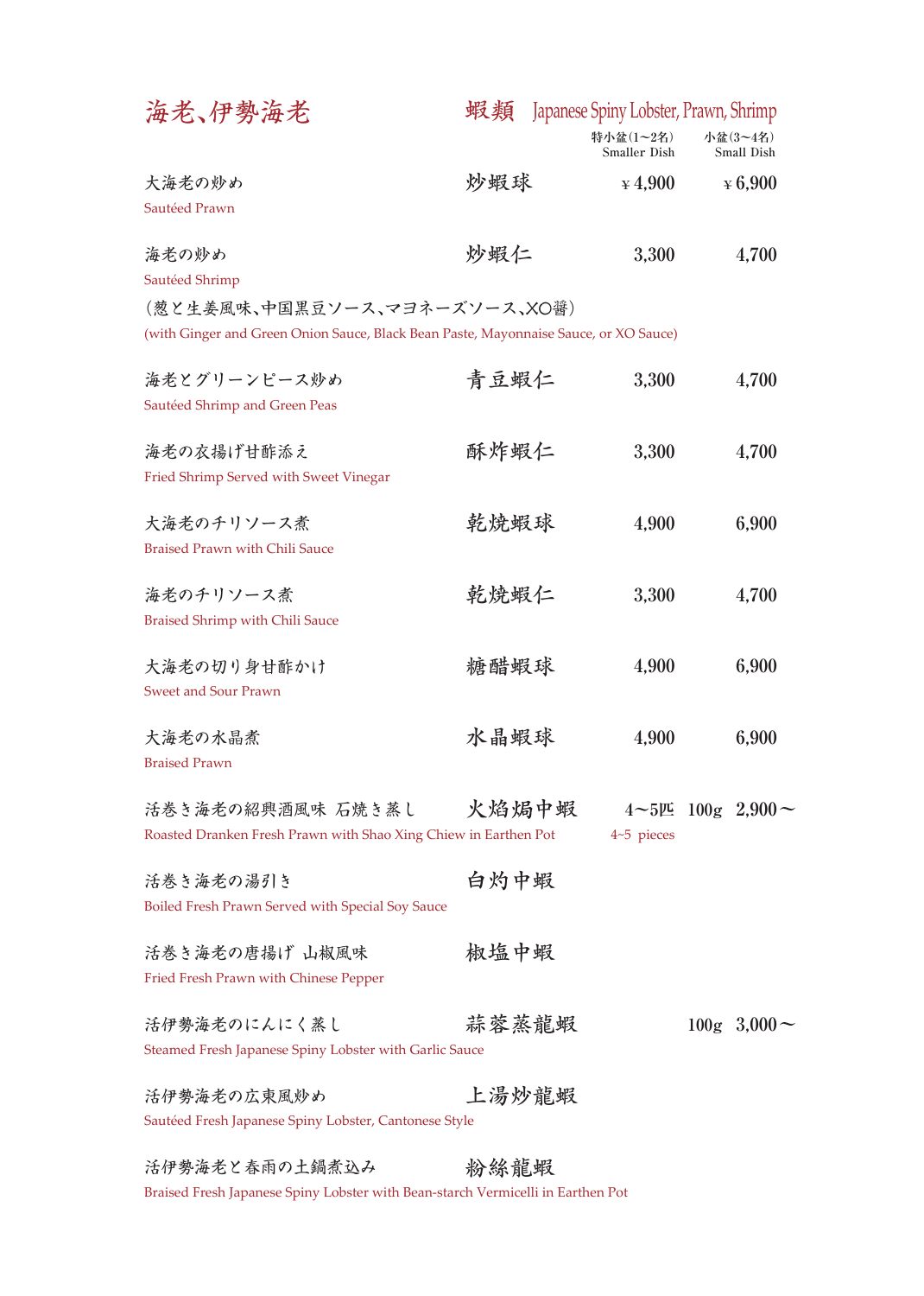| 活<br>魚                                   | 海上鮮   | <b>Fresh Fish</b> |                      |  |
|------------------------------------------|-------|-------------------|----------------------|--|
| 活魚の中国黒豆蒸し                                | 豉汁蒸鮮魚 | 100g              | $\frac{1}{2}2.700$ ~ |  |
| Steamed Fresh Fish with Black Bean Paste |       |                   |                      |  |

| 活魚の葱と生姜風味蒸し                                          | 姜葱蒸鮮魚 |
|------------------------------------------------------|-------|
| Steamed Fresh Fish with Ginger and Green Onion Sauce |       |

**特小盆(1~2名) Smaller Dish 小盆(3~4名) Small Dish 1個** Sautéed Fish and Vegetables Sweet and Sour Fish Sautéed Scallop and Broccoli Pan-fried Scallop Topped with Minced Shrimp with Black Bean Paste 1 piece 魚 介 青菜と白身魚の切り身炒め 白身魚の切り身唐揚げ甘酢かけ 帆立貝とブロッコリーの炒め 帆立貝の海老すり身詰め 中国黒豆味噌風味 **豉醸帯子 ¥ 3,800 3,800 4,300 ¥ 5,300 5,300 6,000 1,500 青菜魚塊 糖醋魚塊 蘭花帯子 海鮮類** Seafood

Braised Tofu and Shrimp Braised Tofu and Crabmeat Braised Vegetables and Fried Tofu Tofu and Minced Beef with Chili Sauce Braised Pork and Fried Tofu with Chili Bean Paste 豆 腐 海老と豆腐の煮込み かに肉と豆腐の煮込み 揚げ豆腐と青菜の煮込み 麻婆豆腐 揚げ豆腐と豚肉薄切り辛味噌煮 **2,600 2,800 2,400 2,400 2,400 3,700 4,000 3,300 3,300 3,300 蝦仁豆腐 蟹粉豆腐 青菜豆腐 麻婆豆腐 家常豆腐 豆腐類** Tofu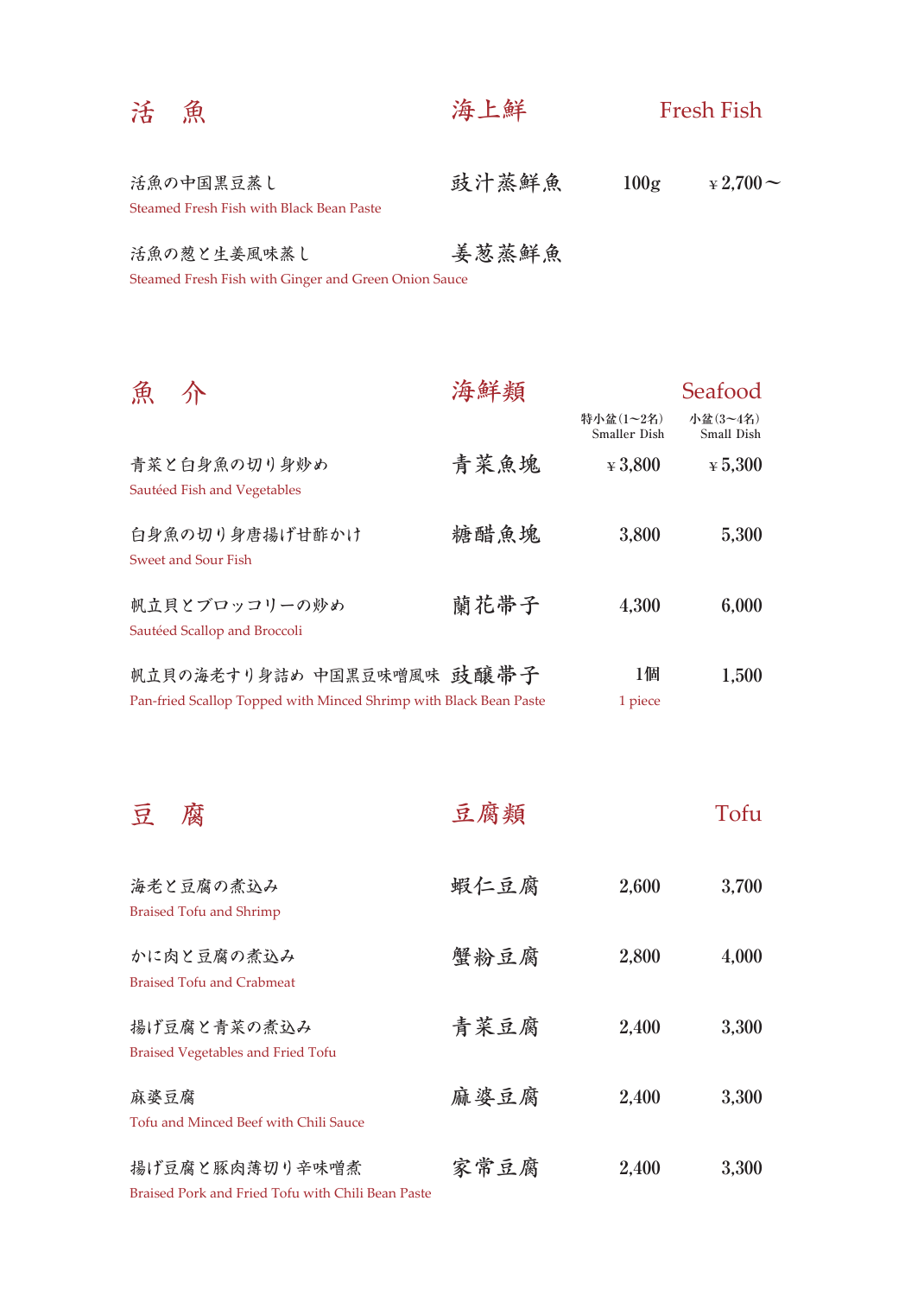| 牛<br>肉                                 | 牛肉類   |                           | <b>Beef</b>            |
|----------------------------------------|-------|---------------------------|------------------------|
|                                        |       | 特小盆(1~2名)<br>Smaller Dish | 小盆(3~4名)<br>Small Dish |
| 中国風ビーフステーキ                             | 金銭牛排  | 1枚                        | $*4,300$               |
| Fillet Beef Steak, Chinese Style       |       | 1piece                    |                        |
| 和牛サーロインステーキ 黒豆ソース風味 豉汁煎和牛              |       | $*6.300$                  | 9,000                  |
| Sautéed Wagyu with Black Bean Paste    |       |                           |                        |
| 和牛ときのこの炒め                              | 鮮菌炒和牛 | 6,300                     | 9,000                  |
| Sautéed Wagyu and Seasonal Mushroom    |       |                           |                        |
| 和牛の黒胡椒炒め                               | 黑椒炒和牛 | 6.300                     |                        |
| Sautéed Wagyu with Black Pepper        |       |                           | 9,000                  |
|                                        |       |                           |                        |
| 牛肉のオイスターソース炒め                          | 蠔油牛肉  | 3,200                     | 4,500                  |
| Sautéed Beef with Oyster Sauce         |       |                           |                        |
| 牛肉の薄切りとブロッコリーの炒め                       | 蘭花牛肉片 | 3,200                     | 4,500                  |
| Sautéed Beef and Broccoli              |       |                           |                        |
| 牛肉細切りとピーマンの炒め                          | 青椒牛肉絲 | 3,200                     | 4,500                  |
| Sautéed Shredded Beef and Green Pepper |       |                           |                        |
| 牛肉の中国黒豆味噌炒め                            | 豉汁牛肉  | 3,200                     | 4,500                  |
| Sautéed Beef with Black Bean Paste     |       |                           |                        |
|                                        |       |                           |                        |
| 牛肉の紙包み揚げ                               | 紙包牛肉  | 3,200                     | 4,500                  |
| Fried Beef Wrapped in Paper            |       |                           |                        |
| 牛肉細切りもやし炒め                             | 银芽牛肉絲 | 3,200                     | 4,500                  |
| Sautéed Shredded Beef and Beansprout   |       |                           |                        |
| 茄子の海老すり身詰め                             | 牛菘茄子  | 3,800                     | 5,300                  |
| 牛挽肉の特製ソース煮                             |       |                           |                        |

Braised Eggplant Stuffed with Minced Shrimp with Ground Beef Sauce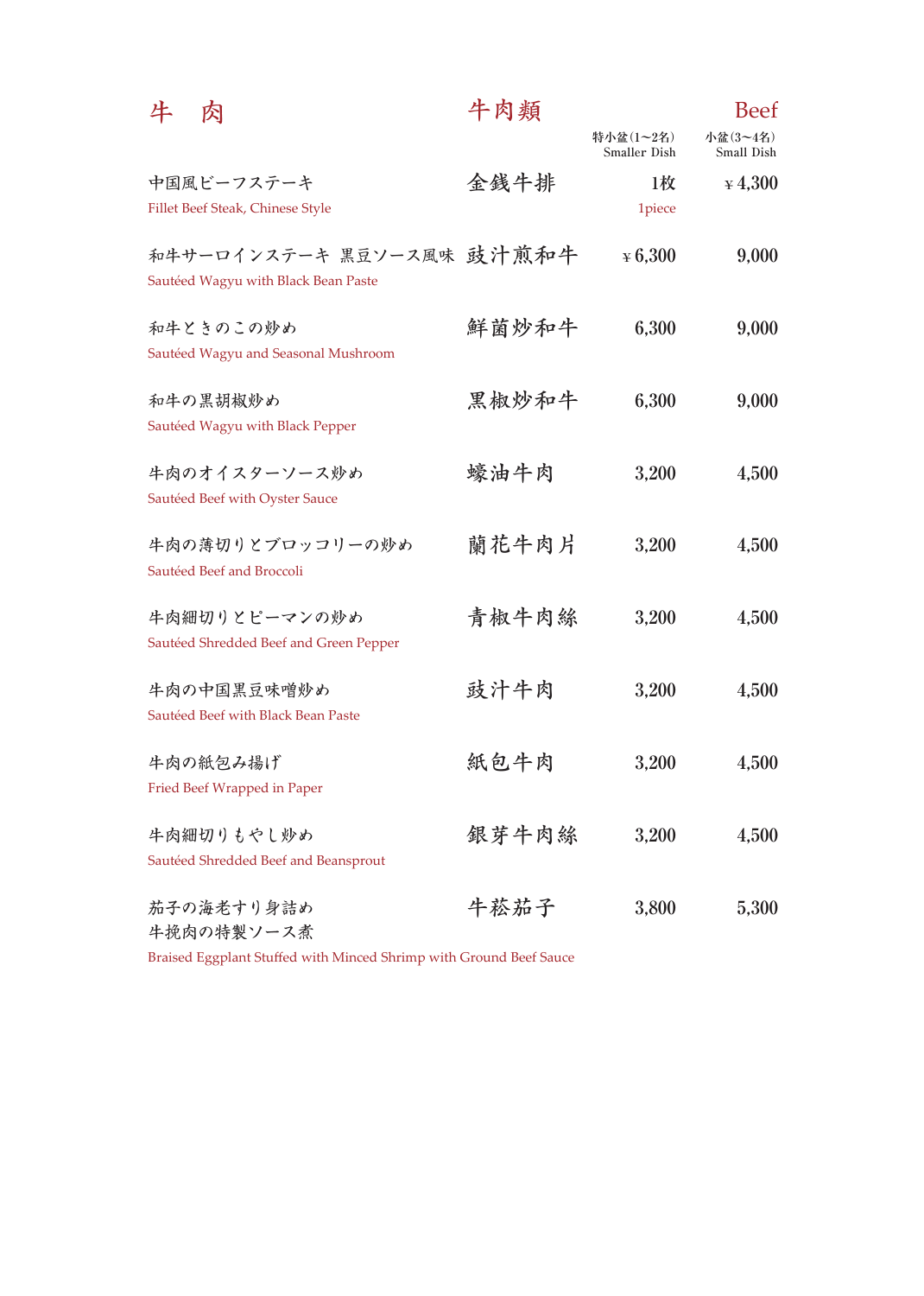| 豚<br>肉                                                    | 猪肉類  |                           | Pork                   |
|-----------------------------------------------------------|------|---------------------------|------------------------|
|                                                           |      | 特小盆(1~2名)<br>Smaller Dish | 小盆(3~4名)<br>Small Dish |
| 豚ばら肉骨付き唐揚げ<br>Deep-fried Sparerib                         | 椒塩排骨 | $\frac{1}{2}$ 2,600       | $\frac{1}{2}3,700$     |
| 皮付き豚肉角切り味噌煮込み<br><b>Braised Pork with Bean Paste</b>      | 南乳扣肉 | 3,100                     | 4,300                  |
| 酢豚<br><b>Sweet and Sour Pork</b>                          | 酥古老肉 | 2,600                     | 3,700                  |
| 豚肉と茄子の炒め<br>Sautéed Pork and Eggplant                     | 茄子肉片 | 2,600                     | 3,700                  |
| 豚肉細切りもやし炒め<br>Sautéed Shredded Pork and Beansprout        | 銀芽肉絲 | 2,600                     | 3,700                  |
| 豚肉細切りピーマン炒め<br>Sautéed Shredded Pork and Green Pepper     | 青椒肉絲 | 2,600                     | 3,700                  |
| 豚肉細切りザーサイ炒め<br>Sautéed Shredded Pork and Szechuan Pickles | 榨菜肉絲 | 2,600                     | 3,700                  |
| 八宝菜<br>Chop Suey                                          | 炒八宝菜 | 2,600                     | 3,700                  |
| 豚ばら肉の甘酢煮込み<br>Braised Pork with Sweet and Sour Sauce      | 糖醋腩肉 | 2,600                     | 3,700                  |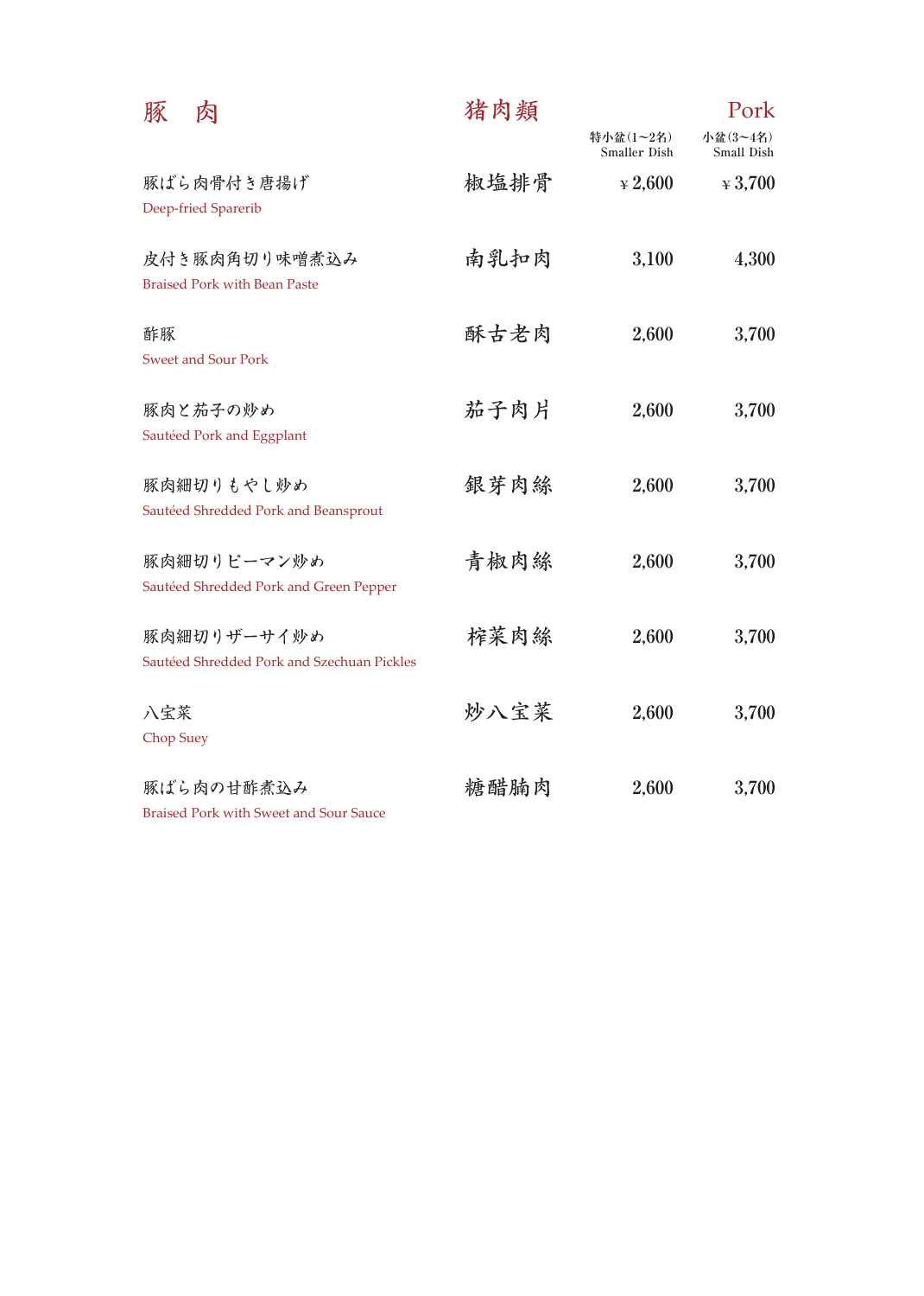| 鶏                           |                                                     | 鶏類   |                           | Chicken                |
|-----------------------------|-----------------------------------------------------|------|---------------------------|------------------------|
|                             |                                                     |      | 特小盆(1~2名)<br>Smaller Dish | 小盆(3~4名)<br>Small Dish |
|                             | 鶏肉サイの目切りカシューナッツ炒め<br>Sautéed Chicken and Cashew Nut | 腰果鶏丁 | $\frac{1}{2}2,500$        | $\frac{1}{4}3,500$     |
|                             | 若鶏とブロッコリーの炒め<br>Sautéed Chicken and Broccoli        | 蘭花鶏球 | 2,500                     | 3,500                  |
| <b>Fried Chicken</b>        | 骨抜き鶏の唐揚げ                                            | 炸子鶏球 | 2,500                     | 3,500                  |
|                             | 鶏肉の紙包み揚げ<br>Fried Chicken Wrapped in Paper          | 炸紙包鶏 | 2,500                     | 3,500                  |
|                             | 若鶏の黒豆味噌炒め<br>Sautéed Chicken with Black Bean Paste  | 豆豉爆鶏 | 2,500                     | 3,500                  |
| 鶉の姿焼き<br><b>Fried Quail</b> |                                                     | 醸鵪鶺甫 | 1匹<br>a whole quail       | 1,500                  |
|                             | 鶉肉のレタス包み<br>Sautéed Quail Lettuce Wraps             | 炒安仁菘 | 3,800                     | 5,400                  |

| あひる                                    | 掛爐焼鴨  |                       | Duck                |
|----------------------------------------|-------|-----------------------|---------------------|
| 北京ダック<br>Roast Duck Skin, Peking Style | 金陵片皮鴨 | 1枚<br>1 piece         | $\frac{1}{2}$ 1.700 |
| 鴨の燻製蒸し焼き<br><b>Smoked Duck</b>         | 樟茶鴨子  | $1/2$ 羽 7.500<br>half | 1羽 15,000<br>whole  |
| 鴨の丸揚げ<br>Deep-fried Duck               | 脆皮香酥鴨 | 7,500                 | 15,000              |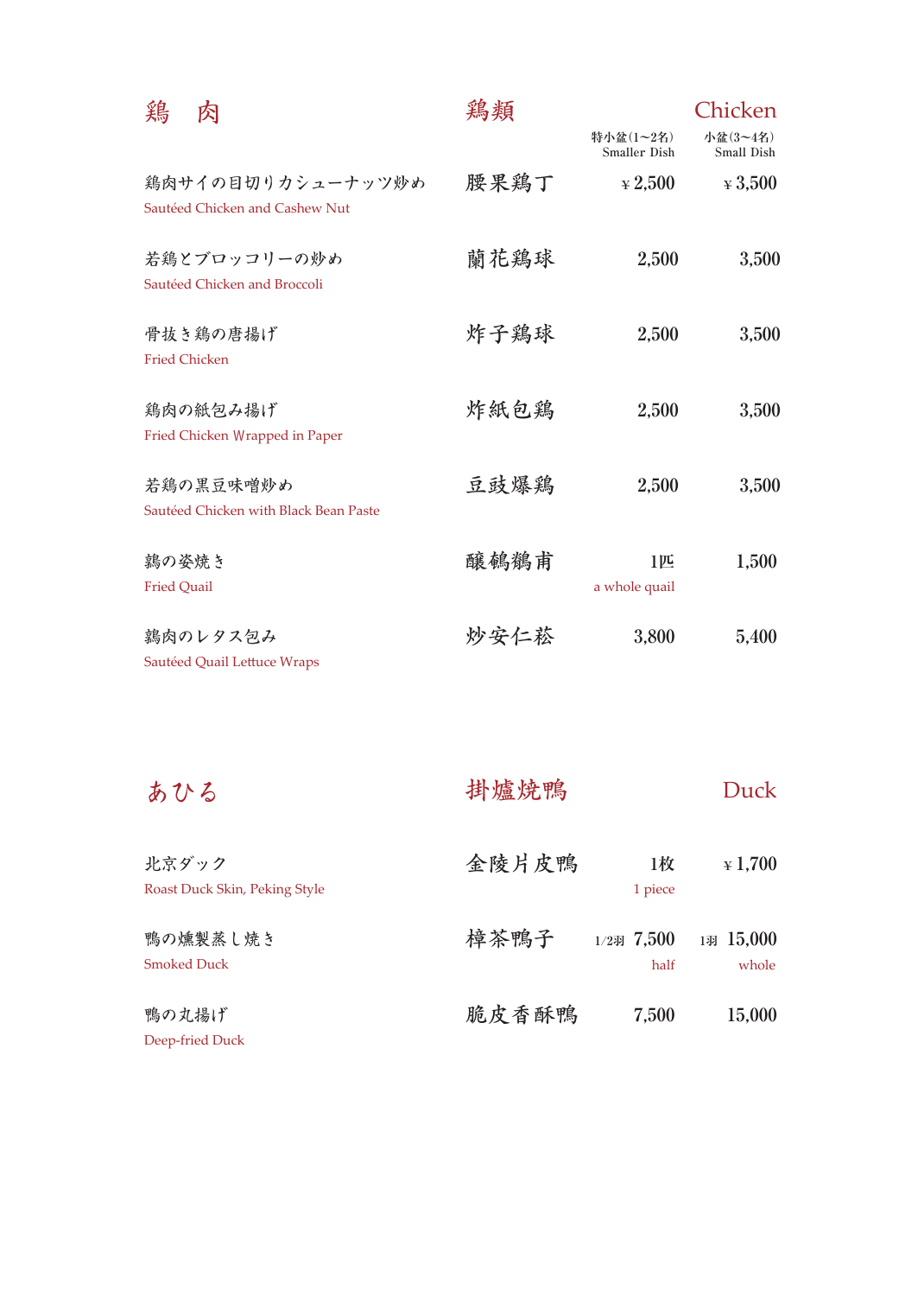| 野    | 菜                                                               | 蔬菜類   |                           | Vegetables             |
|------|-----------------------------------------------------------------|-------|---------------------------|------------------------|
|      |                                                                 |       | 特小盆(1~2名)<br>Smaller Dish | 小盆(3~4名)<br>Small Dish |
|      | ブロッコリーとかに肉の煮込み<br><b>Braised Broccoli and Crabmeat</b>          | 蟹肉西蘭花 | $*3,500$                  | $*4,900$               |
|      | かに肉の卵白炒め<br>Sautéed Crabmeat and Egg White with Cream Sauce     | 玉乳珊瑚  | 2,800                     | 4,000                  |
|      | 白菜とかに肉の煮込み<br><b>Braised Chinese Cabbage and Crabmeat</b>       | 蟹肉白菜  | 2,800                     | 3,900                  |
|      | レタスとかに肉の煮込み<br><b>Braised Lettuce and Crabmeat</b>              | 蟹肉生菜  | 2,800                     | 3,900                  |
|      | 白菜のクリーム煮<br><b>Braised Chinese Cabbage with Cream Sauce</b>     | 奶油白菜  | 2,400                     | 3,300                  |
|      | 青味野菜の炒め<br>Sautéed Seasonal Vegetables                          | 鮮炒素菜  | 2,500                     | 3,500                  |
|      | 色々野菜の豆醤炒め<br>Sautéed Various Vegetables with Chinese Bean Paste | 豆醤雑蔬  | 2,700                     | 3,800                  |
|      | 茄子の醤油煮込み<br><b>Braised Eggplant with Soy Sauce</b>              | 紅焼茄子  | 2,700                     | 3,800                  |
| 麻婆茄子 | Eggplant and Minced Beef with Chili Sauce                       | 麻婆茄子  | 2,800                     | 4,000                  |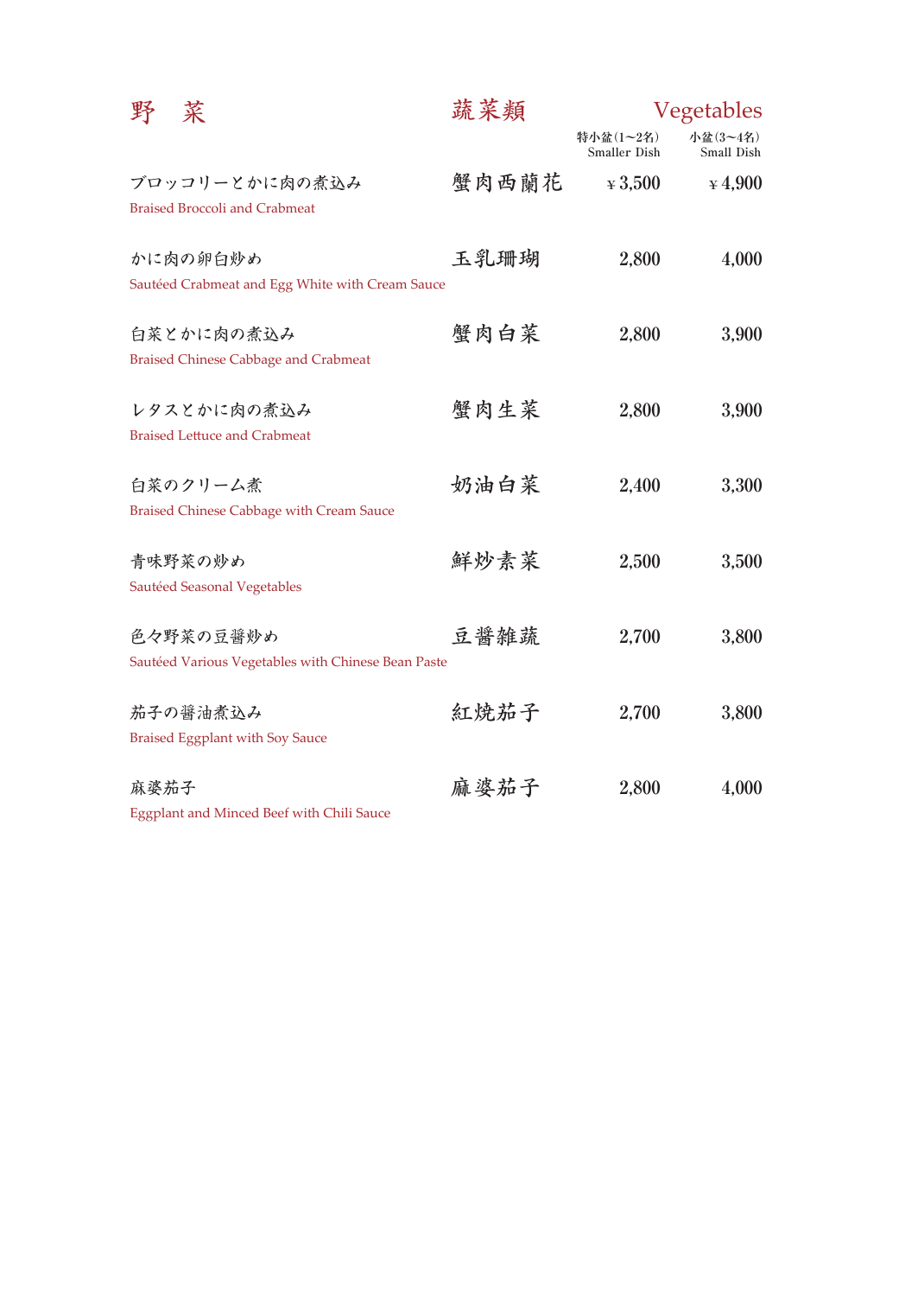| スープ                                                       | 燉品湯類  | Soup                            |
|-----------------------------------------------------------|-------|---------------------------------|
| 花椎茸の蒸し煮スープ<br><b>Black Mushroom Soup</b>                  | 原盅燉花菇 | 1人前 / per person<br>$\pm 1,300$ |
| あわびの薄切りと青菜のスープ<br>Sliced Abalone and Green Vegetable Soup | 青菜鮑魚湯 | 1,900                           |
| きのこと豆腐のとろみスープ<br>Tofu and Mushroom Soup                   | 各菌腐羹  | 1,000                           |
| 五目酸味と辛味入りスープ<br>Hot and Sour Soup                         | 酸辣湯   | 1,000                           |
| コーンスープ<br>Corn Soup                                       | 鶏茸粟米湯 | 900                             |
| 野菜と卵のスープ<br>Green Vegetable and Egg Soup                  | 青菜蛋花湯 | 1,000                           |
| ザーサイと鶏肉薄切りのスープ<br>Chicken and Szechwan Pickles Soup       | 榨菜鶏片湯 | 1,000                           |
| ワンタンスープ<br><b>Wonton Soup</b>                             | 雲呑湯   | 1,700                           |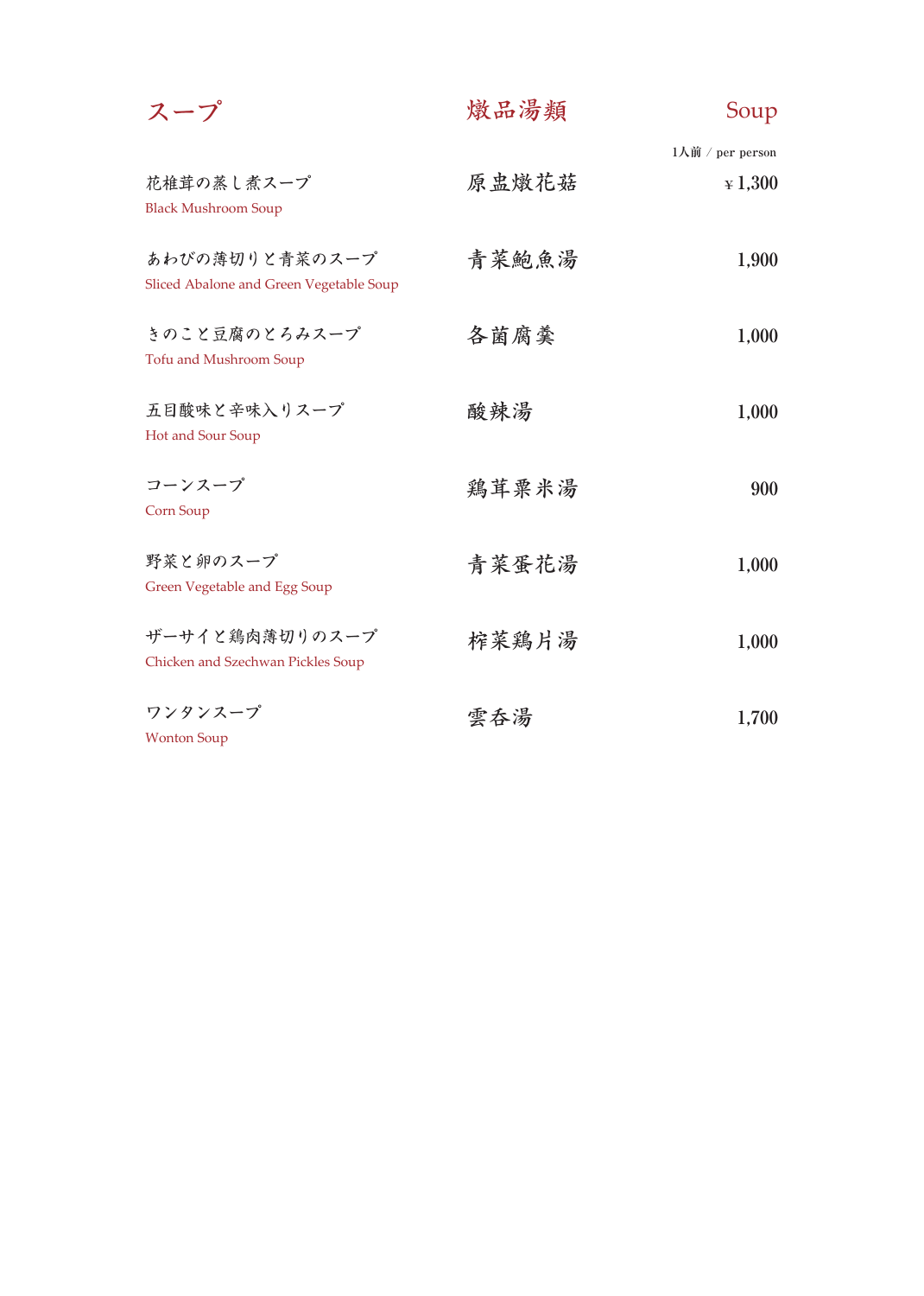| おそば                                                                         | 麺類     | <b>Noodle</b>                                                         |
|-----------------------------------------------------------------------------|--------|-----------------------------------------------------------------------|
|                                                                             |        | $1\overrightarrow{\text{A}}$ $\overrightarrow{\text{B}}$ / per person |
| チャーシュー細切り葱入りつゆそば<br>Noodle Soup with Shredded "Cha Siu" and Green Onion     | 葱叉焼絲湯麺 | $\frac{1}{2}$ 1,700                                                   |
| 豚肉細切り高菜漬け入りつゆそば<br>Noodle Soup with Shredded Pork and Mustard Green Pickles | 鹹菜肉絲湯麺 | 1,700                                                                 |
| 海老入りつゆそば<br>Noodle Soup with Shrimp                                         | 蝦仁湯麺   | 1,900                                                                 |
| 鶏肉細切りつゆそば<br>Noodle Soup with Shredded Chicken                              | 鶏絲湯麺   | 1,700                                                                 |
| チャーシュー入りつゆそば<br>Noodle Soup with "Cha Siu"                                  | 叉焼湯麺   | 1,700                                                                 |
| 五目つゆそば<br>Noodle Soup with Chop Suey                                        | 八珍湯麺   | 1,700                                                                 |
| 野菜つゆそば<br>Noodle Soup with Vegetables                                       | 素菜湯麺   | 1,700                                                                 |
| タンタンメン(胡麻味噌風味つゆそば)<br><b>Spicy Sesame Noodle Soup</b>                       | 坦々湯麺   | 1,700                                                                 |
| 海老入り焼きそば<br>Fried Noodles with Shrimp                                       | 蝦仁炒麺   | 1,900                                                                 |
| 鶏肉細切り焼きそば<br>Fried Noodles with Shredded Chicken                            | 鶏絲炒麺   | 1,700                                                                 |
| 五目焼きそば<br>Fried Noodles with Chop Suey                                      | 八珍炒麺   | 1,700                                                                 |
| 野菜焼きそば<br>Fried Noodles with Vegetables                                     | 素菜炒麺   | 1,700                                                                 |
| 豚肉細切り焼きそば<br><b>Fried Noodles with Shredded Pork</b>                        | 肉絲炒麺   | 1,700                                                                 |
| ひき肉入り味噌あんかけそば<br>Noodles with Chinese Meat Sauce                            | 炸酱捞麺   | 1,700                                                                 |